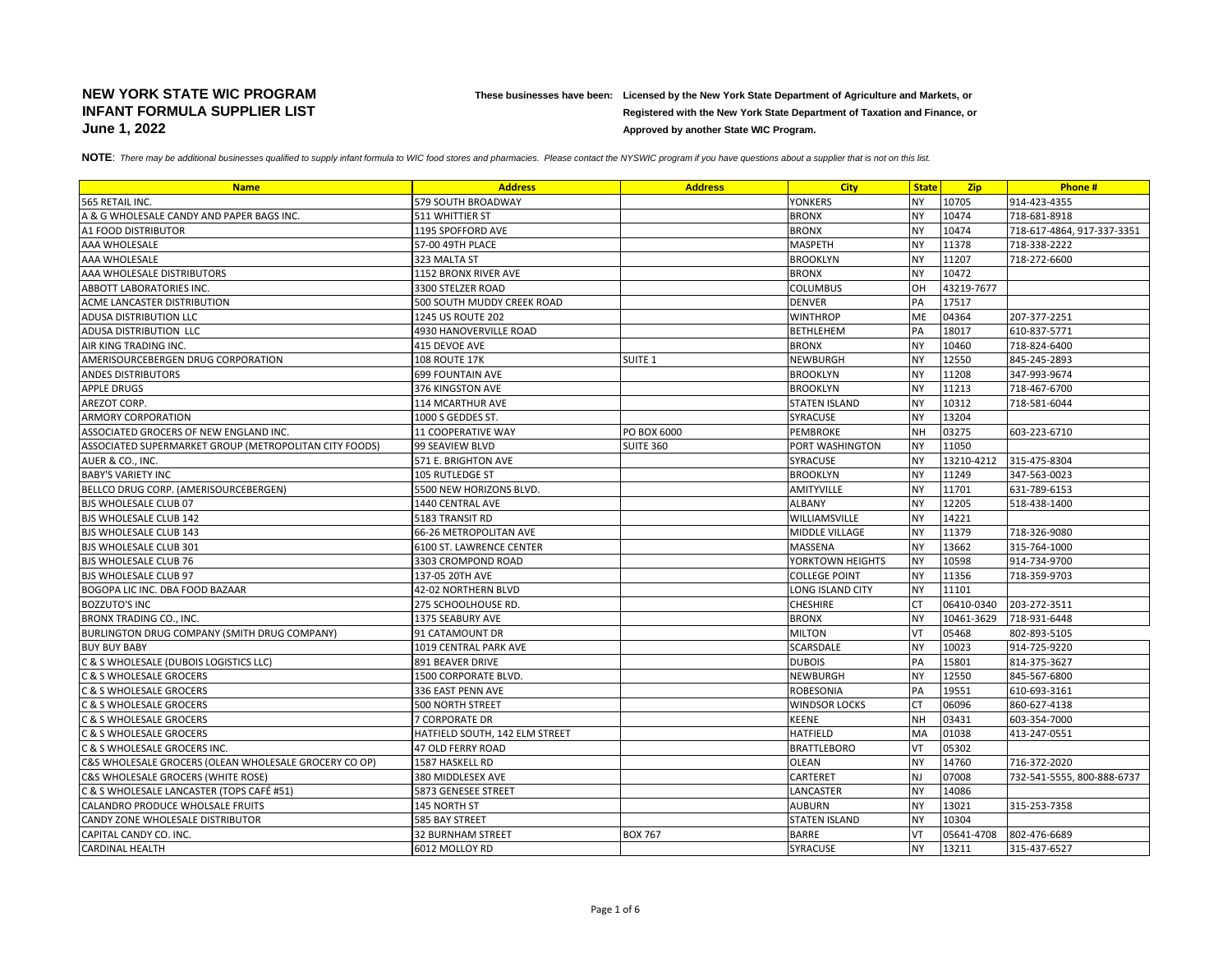| <b>CARDINAL HEALTH</b>                                 | 1120 COMMERCE BOULEVARD          |                  | SWEDESBORO                        | <b>NJ</b>              | 18085          | 301-341-4308 |
|--------------------------------------------------------|----------------------------------|------------------|-----------------------------------|------------------------|----------------|--------------|
| CFF TRADING LLC                                        | 1525 PROSPECT ST.                | SUITE 203        | LAKEWOOD                          | NJ                     | 08701          | 732-226-8832 |
| CIGARETTES PLUS INC.                                   | 3855 9TH AVE                     | SUPPLIERS #A-699 | <b>NEW YORK</b>                   | <b>NY</b>              | 10034          | 212-569-9710 |
| CORE-MARK MIDCONTINENT                                 | 355 MAIN STREET                  |                  | WHITINSVILLE                      | MA                     | 01588          | 508-234-9000 |
| COSTCO Wholesale 241                                   | 1 INDUSTRIAL LANE                |                  | <b>NEW ROCHELLE</b>               | <b>NY</b>              | 10805          | 914-632-3459 |
| <b>COSTCO Wholesale 243</b>                            | 32-50 VERNON BOULEVARD           |                  | LONG ISLAND CITY                  | NY                     | 11106          | 718-267-3680 |
| COSTCO Wholesale 321                                   | 20 STEW LEONARD DRIVE            |                  | <b>YONKERS</b>                    | <b>NY</b>              | 10710          | 914-595-1000 |
| <b>CROTON FARM</b>                                     | 3874 DANBURY RD                  |                  | <b>BREWSTER</b>                   | <b>NY</b>              | 10509          | 845-279-9300 |
| CROWN USA DISTRIBUTORS                                 | 1217 JEROME AVE                  |                  | <b>BRONX</b>                      | NY                     | 10452          |              |
| C-TOWN                                                 | 309 EAST BURNSIDE AVE            |                  | <b>BRONX</b>                      | <b>NY</b>              | 10457          | 718-933-6921 |
| CVS                                                    | 2800 ENTERPRISE STREET           |                  | <b>INDIANAPOLIS</b>               | IN                     | 46219          | 888-607-4287 |
| CVS PHARMACY 05031                                     | 598 COLUMBIA TURNPIKE            |                  | <b>EAST GREENBUSH</b>             | <b>NY</b>              | 12061          |              |
| CVS PHARMACY DISTRIBUTION CENTER                       | <b>1 CVS DRIVE</b>               |                  | WAVERLY                           | <b>NY</b>              | 14892          |              |
| DC (DOLLAR CITY) WHOLESALE INC.                        | 1210 EAST FERRY STREET           |                  | <b>BUFFALO</b>                    | <b>NY</b>              | 14211          |              |
| DJ WHOLESALE INC                                       | 1406 BAY RIDGE AVE               |                  | <b>BROOKLYN</b>                   | <b>NY</b>              | 11219          | 718-688-2514 |
| E M A DISTRIBUTION INC                                 | 149 18th ST                      |                  | <b>BROOKLYN</b>                   | <b>NY</b>              | 11215          | 718-369-0086 |
| ECKERD CORP/RITE AID DC                                | 7245 HENRY CLAY BLVD             |                  | <b>LIVERPOOL</b>                  | <b>NY</b>              | 13088/13673    |              |
| <b>ESPINOZA CORPORATION</b>                            | 110-40 DUNKIRK ST                |                  | <b>SAINT ALBANS</b>               | <b>NY</b>              | 11412          |              |
| EVEN GRAND TRADING INCORPORATED                        | 272 GRAND STREET                 |                  | <b>NEW YORK</b>                   | <b>NY</b>              | 10002          |              |
| F & J MASTER SALES CORP.                               | 528 DRAKE ST                     |                  | <b>BRONX</b>                      | <b>NY</b>              | 10474          | 718-292-6464 |
| FAST SERVICE WHOLESALE                                 | 5504 3RD AVE                     |                  | Brooklyn                          | <b>NY</b>              | 11220          | 917-572-4800 |
| <b>FLAIR BEVERAGES INC.</b>                            | 3857 9TH AVE                     |                  | <b>NEW YORK</b>                   | <b>NY</b>              | 10034          | 212-569-8713 |
| FLUSHING MEAT PROVISIONS CORP                          | 88 HARRISON PLACE                |                  | <b>BROOKLYN</b>                   | <b>NY</b>              | 11206          | 718-386-3300 |
| FOOD JUNGLE INC DBA FOOD WORLD SUPERMARKET             | 119-14 SUTPHIN BLVD              |                  | <b>JAMAICA</b>                    | <b>NY</b>              | 11434          |              |
| <b>FOODCO DISTRIBUTORS</b>                             | 5809 2ND AVE                     |                  | <b>BROOKLYN</b>                   | <b>NY</b>              | 11220          | 718-491-5800 |
| FOODTOWN 582                                           | 283 E. 204TH STREET              |                  | <b>BRONX</b>                      | <b>NY</b>              | 10467          |              |
| <b>GENERAL TRADING CO.</b>                             | 455 16TH STREET                  |                  | CARLSTADT                         | NJ                     | 07072          | 201-935-7717 |
| GLOBAL 168ING CORP                                     | 5924 5TH AVE.                    |                  | <b>BROOKLYN</b>                   | <b>NY</b>              | 11220          |              |
| GLOBAL WHOLESALE INC.                                  | 121-09 JAMAICA AVENUE            |                  | RICHMOND HILL                     | <b>NY</b>              | 11418          |              |
| GOLD COAST TRADING CO.                                 | 381 CANAL PL. & 144TH ST.        |                  | <b>BRONX</b>                      | <b>NY</b>              | 10451          | 718-762-8700 |
| GOLUB CORP PRICE CHOPPER WAREHOUSE                     | 501 DUANESBURG RD                |                  | <b>SCHENECTADY</b>                | <b>NY</b>              | 12306          | 518-379-1390 |
| GOYA FOODS, INC                                        | 275 S. MAIN ST                   |                  | ANGOLA                            | <b>NY</b>              | 14006          |              |
| <b>GRAYS WHOLESALE INC</b>                             | 513 STATE STREET                 |                  |                                   |                        |                |              |
|                                                        |                                  | PO BOX 466       | <b>CLAYTON</b>                    | <b>NY</b>              | 13624          | 315-686-3541 |
| <b>GREENLAKE PRODUCE &amp; SEAFOOD</b>                 | 5506 43RD STREET                 |                  | <b>FLUSHING</b>                   | <b>NY</b>              | 11378          |              |
| H&K FOODS, INC. (G&K DISTRIBUTORS)                     | 9202 AVE D                       |                  | <b>BROOKLYN</b>                   | <b>NY</b>              | 11236          | 718-649-0800 |
| HANNAFORD 8175                                         | 2210 NYS RT. 3                   |                  | <b>WATERTOWN</b>                  | <b>NY</b>              | 13061          | 315-782-7456 |
| HANNAFORD 8320                                         | 1400 ALTAMONT AVE                |                  | SCHENECTADY                       | NY                     | 12303          |              |
| HANNAFORD 8366                                         | 401 E. ALBANY STREET             |                  | <b>HERKIMER</b>                   | <b>NY</b>              | 13350          | 315-866-6030 |
| HANNAFORD 8396                                         | 3333 CONSAUL ROAD                |                  | SCHENECTADY                       | <b>NY</b>              | 12304          | 518-395-9798 |
| HANNAFORD BROTHERS CO                                  | 970 RTE 9                        |                  | SCHODACK LANDING                  | <b>NY</b>              | 12156          |              |
| HAROLD LEVINSON ASSOCIATES                             | 21 BANFI PLAZA                   |                  | FARMINGDALE                       | <b>NY</b>              | 11735          | 800-325-2512 |
| <b>IDEAL WHOLESALE GROCERS</b>                         | 18-39 STEINWAY ST.               |                  | <b>ASTORIA</b>                    | <b>NY</b>              | 11105          | 718-606-1166 |
| INFANT FORMULA LABORATORY SERVICE INC                  | 711 LIVONIA AVE                  |                  | <b>BROOKLYN</b>                   | <b>NY</b>              | 11207          | 718-257-3110 |
| J POLEP DISTRIBUTION SERVICES                          | 705 MEADOW STREET                | <b>CHICOPEE</b>  | <b>MASSACHUSETTS</b>              | MA                     | 01013-4820     | 800-447-6537 |
| JEROME TOBACCO S-CORP                                  | 2100 JEROME AVENU                |                  | <b>BRONX</b>                      | <b>NY</b>              | 10453          | 718-600-3601 |
| JETRO CASH & CARRY                                     | 15-06 132ND ST                   |                  | <b>COLLEGE POINT</b>              | <b>NY</b>              | 11356          | 718-762-1000 |
| JETRO CASH & CARRY                                     | 100 OAK POINT AVE                |                  | <b>BRONX</b>                      | <b>NY</b>              | 10474          | 718-665-3910 |
| JETRO CASH & CARRY                                     | 566 HAMILTON AVE                 |                  | <b>BROOKLYN</b>                   | <b>NY</b>              | 11232          | 718-768-0555 |
| JETRO CASH & CARRY                                     | 101-10 FOSTER AVE                |                  | <b>BROOKLYN</b>                   | <b>NY</b>              | 11236          | 718-649-8000 |
| JETRO CASH & CARRY                                     | 1 AMITY ROAD                     |                  | <b>JERSEY CITY</b>                | NJ                     | 07304          | 201-434-4334 |
| JONES MCINTOSH TOBACCO CO.                             | 4036 NEW COURT AVE               | P.O. BOX 245     | SYRACUSE                          | <b>NY</b>              | 13206          | 315-463-9183 |
| KEMACH                                                 | 9920 FARRAGUT ROAD               |                  | <b>BROOKLYN</b>                   | <b>NY</b>              | 11236          | 718-272-5655 |
| <b>KEY FOOD SUPERMARKET</b><br><b>KINNEY DRUGS INC</b> | 3515 JEROME AVE<br>520 E MAIN ST |                  | <b>BRONX</b><br><b>GOUVERNEUR</b> | <b>NY</b><br><b>NY</b> | 10467<br>13642 | 718-690-9801 |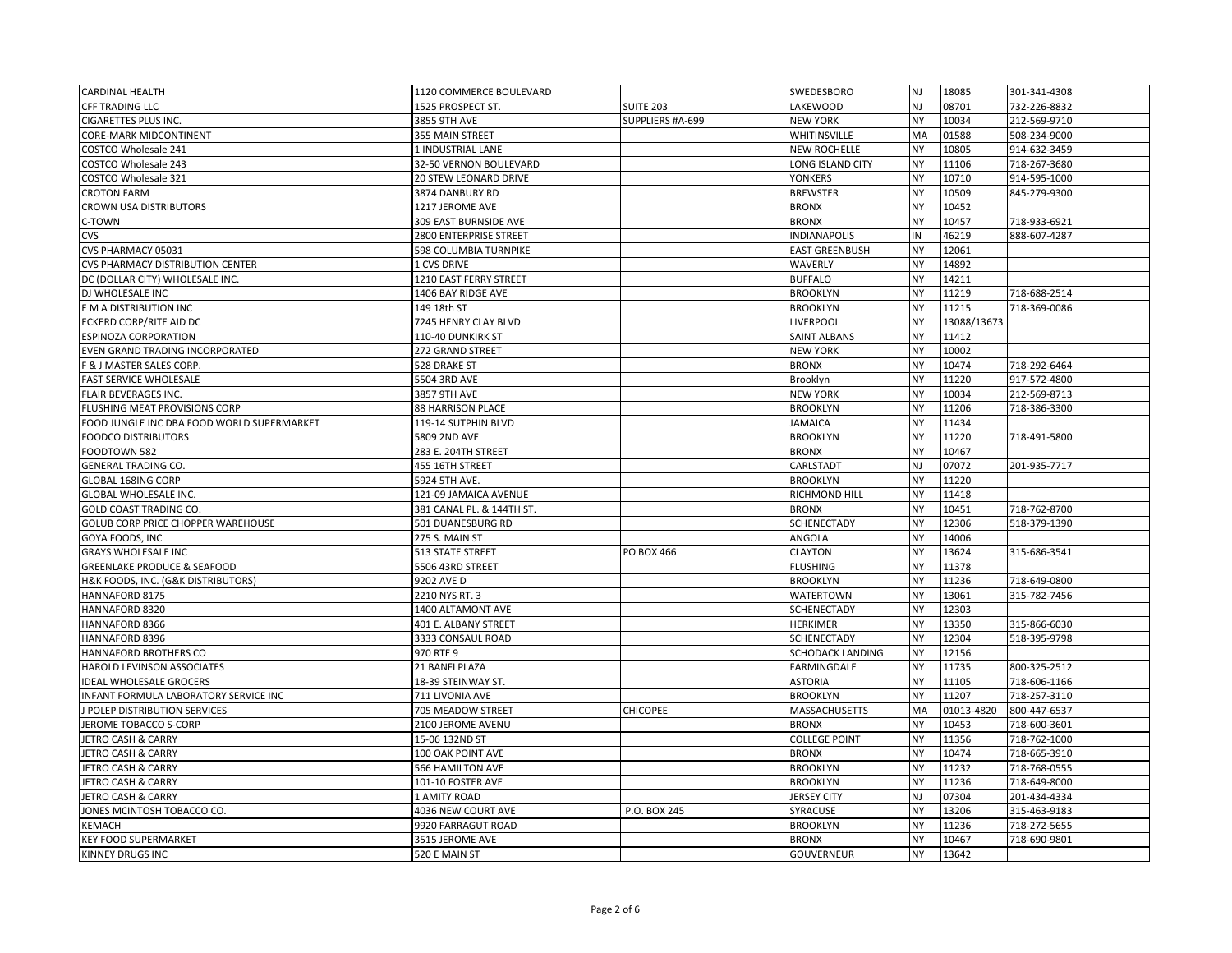| KINRAY INC.                                | 152-35 10TH AVE            |                               | <b>WHITESTONE</b>    | <b>NY</b> | 11357      | 718-767-1234               |
|--------------------------------------------|----------------------------|-------------------------------|----------------------|-----------|------------|----------------------------|
| <b>KRASDALE FOODS INC</b>                  | HUNTS POINT FOOD COMPLEX   | <b>400 FOOD CENTER DRIVE</b>  | <b>BRONX</b>         | <b>NY</b> | 10474      | 718-378-1100               |
| LANDAU COMPANY (E&L FOOD MARKET)           | 650 BEDFORD AVE            |                               | <b>BROOKLYN</b>      | <b>NY</b> | 11211      |                            |
| LINE ONE DISTRIBUTORS, LLC                 | 139 COLONY CIRCLE          |                               | LAKEWOOD             | <b>NJ</b> | 08701      | 732 363-6646               |
| LOBOY FOODS INC.                           | <b>341 COSTER STREET</b>   |                               | <b>BRONX</b>         | <b>NY</b> | 10474      | 718-617-6611               |
| LURUJO WHOLESALE CORP.                     | 1034 LINWOOD ST            |                               | <b>BROOKLYN</b>      | <b>NY</b> | 11208      | 718-257-8048               |
| MARINE PARK DISTRIBUTION                   | <b>654 MONTAUK AVE</b>     |                               | <b>BROOKLYN</b>      | <b>NY</b> | 11208      |                            |
| MCKESSON DRUG                              | 10 HUDSON CROSSING DRIVE   |                               | <b>MONTGOMERY</b>    | NY        | 12549      |                            |
| <b>MCKESSON DRUG</b>                       | 280 DIVIDEND ROAD          |                               | <b>ROCKY HILL</b>    | <b>CT</b> | 06067      | 800-482-3784               |
| <b>MCKESSON DRUG</b>                       | 400 DELRAN PKWAY           |                               | <b>DELRAN</b>        | NJ        | 08075      | 800-482-3784               |
| MCKESSON DRUG CO                           | 2700 NORTH AMERICA DRIVE   |                               | <b>WEST SENECA</b>   | NY        | 14224      | 716-677-7600               |
| <b>MCLANE NORTHEAST</b>                    | 2828 MCLANE DR             |                               | BALDWINSVILLE        | <b>NY</b> | 13027      | 315-638-7500               |
| <b>MEAD JOHNSON &amp; COMPANY</b>          | 2400 WEST LLOYD EXPRESSWAY | <b>ATTN: CUSTOMER SERVICE</b> | <b>EVANSVILLE</b>    | IN        | 47721-0001 |                            |
| MENAGED TOBACCO AND CANDY CORP             | 402 JOHNSON AVE            |                               | <b>BROOKLYN</b>      | <b>NY</b> | 11237      |                            |
| ML DIRECT INC                              | 561 ALBANY AVE             |                               | <b>BROOKLYN</b>      | NY        | 11203      | 718-930-4848               |
| MMB GROUP INC.                             | 836 MONTGOMERY ST.         | <b>APT. 10A</b>               | <b>BROOKLYN</b>      | <b>NY</b> | 11213      |                            |
| MOUNTAIN SERVICE DIST.                     | 40 LAKE ST                 |                               | SOUTH FALLSBURG      | <b>NY</b> | 12779      | 845-434-5674               |
| <b>NESTLE USA</b>                          | 12 VREELAND ROAD           | <b>BOX 697</b>                | <b>FLORHAM PARK</b>  | NJ        | 07932-0697 |                            |
| NSA GOLDEN MANGO                           | 1871 ROCKAWAY PKWY.        |                               | <b>BROOKLYN</b>      | <b>NY</b> | 11236      |                            |
| NUTRICIA NORTH AMERICA                     | 9900 BELWARD CAMPUS DRIVE  | STE. 100                      | <b>ROCKVILLE</b>     | MD        | 20850      |                            |
| <b>OUTFLATION DIST CORP</b>                | 7315 15TH AVENUE           |                               | <b>BROOKLYN</b>      | <b>NY</b> | 11228      |                            |
| PARAGON USA AND CO LLC/ PARAGON & CO       | <b>63 FLUSHING AVE</b>     | BLDG <sub>3</sub>             | <b>BROOKLYN</b>      | NY        | 11205      | 718-440-1774               |
| PEPE TROPICAL FRUIT INC                    | 95 THROOP AVE              |                               | <b>BROOKLYN</b>      | <b>NY</b> | 11206      |                            |
| PHARMADIST                                 | 415 LIBERTY AVE            |                               | STATEN ISLAND        | NY        | 10305      | 347-216-3574               |
| PINE STATE TRADING CO.                     | <b>47 MARKET STREET</b>    |                               | <b>GARDINER</b>      | ME        | 04345      | 207-622-3741               |
| PRESTIGE SALES INC (A&S SALES)             | 802 E 91ST STREET          |                               | <b>BROOKLYN</b>      | <b>NY</b> | 11236      | 917-733-7965 (Abraham)     |
| PRICE CHOPPER 133                          | 911 CENTRAL AVE            |                               | <b>ALBANY</b>        | <b>NY</b> | 12206      | 518-482-4064               |
| PRICE CHOPPER 166                          | 53 FINNEY BLVD             |                               | MALONE               | <b>NY</b> | 12953      | 518-483-8476               |
| PRICE CHOPPER 168                          | <b>19 CENTRE DRIVE</b>     |                               | PLATTSBURGH          | <b>NY</b> | 12901      | 518-562-3560               |
| PRICE CHOPPER 172                          | 2515 ERIE BLVD             |                               | <b>EAST SYRACUSE</b> | NY        | 13224      | 315-449-2314               |
| PRICE CHOPPER 174                          | 4713 ONONDAGA BLVD         |                               | SYRACUSE             | <b>NY</b> | 13219      | 315-472-3832               |
| PRICE CHOPPER 175                          | 1879 ALTAMONT AVE          |                               | SCHENECTADY          | NY        | 12303      | 518-357-4050               |
| PRICE CHOPPER 182                          | 3863 STATE RTE 31          |                               | LIVERPOOL            | <b>NY</b> | 13090      | 315-622-6008               |
| PRICE CHOPPER 199                          | 5701 E CIRCLE DR           |                               | <b>CICERO</b>        | <b>NY</b> | 13039      |                            |
| PRICE CHOPPER 207                          | 4535 COMMERCIAL DR         |                               | <b>NEW HARTFORD</b>  | <b>NY</b> | 13413      |                            |
| PRICE CHOPPER 26                           | 1917 GENESEE STREET        |                               | <b>UTICA</b>         | <b>NY</b> | 13501      | 315-732-1346               |
| PRICE CHOPPER 44                           | 50 AUERT AVENUE            |                               | <b>UTICA</b>         | <b>NY</b> | 13502      |                            |
| QUICK PAPER & PLASTIC CORP.                | 351 COSTER STREET          |                               | <b>BRONX</b>         | <b>NY</b> | 10455      | 646-401-5457               |
| <b>QUISQUEYA FOODS INC</b>                 | 436 BROOK AVE              |                               | <b>BRONX</b>         | <b>NY</b> | 10454      | 718-993-1100               |
| R&T DISTRIBUTORS/ RUACH TRADING INC        | 523 SUTTER AVE             |                               | <b>BROOKLYN</b>      | <b>NY</b> | 11207      | 917-418-0962               |
| RAM'S WHOLESALE CIGARETTES & PAPER PRODUCT | <b>42 MELROSE STREET</b>   |                               | <b>BROOKLYN</b>      | <b>NY</b> | 11206      | 718-443-3456               |
| RASSLYN WHOLESALE                          | 370 E. 146TH STREET        |                               | <b>BRONX</b>         | <b>NY</b> | 10455      | 718-402-6811               |
| RESTAURANT DEPOT                           | 650 SOUTH COLUMBUS AVENUE  |                               | <b>MOUNT VERNON</b>  | NY        | 10550      |                            |
| RITE AID #03033                            | 963 FAIRMOUNT AVE          |                               | <b>JAMESTOWN</b>     | <b>NY</b> | 14701      | 716-483-5999               |
| RITE AID #10880                            | 811 N MAIN STREET          |                               | <b>JAMESTOWN</b>     | NY        | 14701      | 716-487-0102               |
| RITE AID DISTRIBUTION CENTER               | 7245 HENRY CLAY BLVD       |                               | LIVERPOOL            | <b>NY</b> | 13088      | 315-451-8000               |
| RIVER VALLEY FOODS INC.                    | 102 FARRELL ROAD           |                               | SYRACUSE             | <b>NY</b> | 13209      | 800-288-4828, 315-451-9522 |
| <b>RMA DISTRIBUTORS</b>                    | 102 WINFIELD STREET        |                               | STATEN ISLAND        | <b>NY</b> | 10305      | 646-270-0736               |
| ROCHESTER DRUG COOPERATIVE, INC.           | 50 Jet View Drive          |                               | Rochester            | <b>NY</b> | 14624      | 585-271-7220               |
| S/A CIGARETTE CO. INC.                     | 840 ST. ANNS AVE           |                               | <b>BRONX</b>         | <b>NY</b> | 10456      | 718-402-5639               |
| SAMS CLUB 6539                             | 21341 SAMS DRIVE           |                               | <b>WATERTOWN</b>     | NY        | 13601      | 315-786-8602               |
| SAMS CLUB 6673                             | 3735 UNION ROAD            |                               | CHEEKTOWAGA          | <b>NY</b> | 14225      | 716-681-5195               |
| SAMS CLUB 6674                             | 333 SAW MILL RIVER ROAD    |                               | <b>ELMSFORD</b>      | <b>NY</b> | 10523      | 914-592-0023               |
| SAPS DRUG WHOLESALE                        | 452 CONCORD AVE            |                               | <b>BRONX</b>         | <b>NY</b> | 10455      | 718-401-9454               |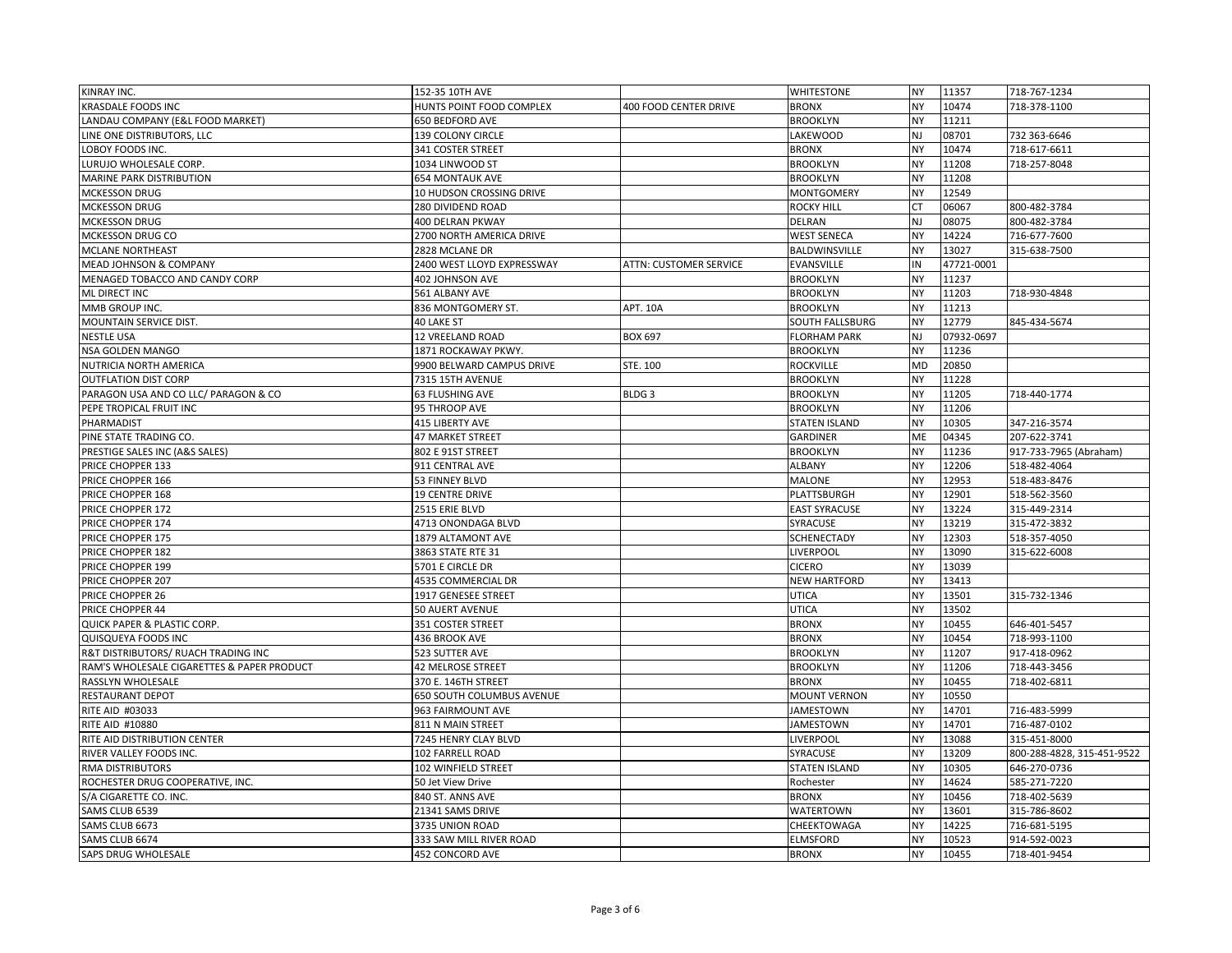| SAVE A LOT 5922                           | 4908 STATE HWY 30                 |             | AMSTERDAM               | <b>NY</b> | 12010 | 518-842-1211 |
|-------------------------------------------|-----------------------------------|-------------|-------------------------|-----------|-------|--------------|
| SAVE A LOT 835 5921                       | 1520 ALTAMONT AVE                 |             | ROTTERDAM               | <b>NY</b> | 12303 | 518-356-9100 |
| SAVE A LOT 841 5927                       | 120-156 HOOSICK STREET            |             | <b>TROY</b>             | <b>NY</b> | 12180 | 518 274 7052 |
| SAVE A LOT AUSTINBERG DISTRIBUTION CENTER | 2692 SIDLEY COURT                 |             | <b>AUSTINBURG</b>       | OH        | 44010 |              |
| SAVE A LOT DISTRIBUTION CENTER #11        | 1 VAN BERGEN STREET               |             | <b>WEST COXSACKIE</b>   | <b>NY</b> | 12192 |              |
| SAVE A LOT DISTRIBUTION CENTER 22161      | 29 W. GATEWAY COMMERCE CENTER DR. |             | EDWARDSVILLE            | IL.       | 62025 |              |
| SAVE-A-LOT                                | 100 CORPORATE OFFICE DRIVE        |             | <b>EARTH CITY</b>       | MO        | 63045 | 314-592-9100 |
| SAVE A LOT                                | 500 BUTTERNUT ST                  |             | SYRACUSE                | <b>NY</b> | 13208 | 315-478-1362 |
| SCHODACK DISTRIBUTION CENTER (HANNAFORD)  | 970 RTE 9                         |             | <b>SCHODACK LANDING</b> | <b>NY</b> | 12156 | 518-766-2912 |
| <b>SEDER FOODS</b>                        | ROUTE 20                          | PO BOX 1015 | PALMER                  | MA        | 01069 | 413-283-2565 |
| SHOPRITE 218                              | 1080 MCDONALD AVE                 |             | <b>BROOKLYN</b>         | NY        | 11230 | 718-252-5770 |
| SHOPRITE OF GREENWAY                      | 23 PROSPECT STREET                |             | <b>YONKERS</b>          | <b>NY</b> | 10701 | 914-376-5429 |
| SHOPRITE OF MIDDLETOWN                    | 125 DOLSON AVE                    |             | <b>MIDDLETOWN</b>       | <b>NY</b> | 10940 |              |
| SM 534 GROCERY CORP.                      | 534 GRANT AVE                     |             | <b>BROOKLYN</b>         | <b>NY</b> | 11208 |              |
| SONBYRNE SALES                            | 1 EAGLE DR                        |             | <b>AUBURN</b>           | <b>NY</b> | 13021 | 315-253-3528 |
| SPARTANNASH                               | 1100 PROSPERITY DR.               |             | LIMA                    | OH        | 45802 | 419-228-3141 |
| STARSIDE DRUGS/K&F DRUG CORP              | 41-16 MAIN STREET                 |             | <b>FLUSHING</b>         | <b>NY</b> | 11355 | 718-886-1031 |
| STOP & SHOP 500                           | <b>28 HARRISON STREET</b>         |             | <b>NEW ROCHELLE</b>     | <b>NY</b> | 10801 |              |
| STOP & SHOP 529                           | 2425 PALMER AVE                   |             | <b>NEW ROCHELLE</b>     | <b>NY</b> | 10801 |              |
| SUNRISE CANDY, TOBACCO & GROCERY          | <b>150 CRESCENT STREET</b>        |             | <b>BROOKLYN</b>         | <b>NY</b> | 11208 | 718-277-9476 |
| T & R TOBACCO SALES CO INC                | 203-07 LINDEN BLVD                |             | <b>ST. ALBANS</b>       | <b>NY</b> | 11412 | 718-525-4283 |
| <b>TARGET 1010</b>                        | 1575 NIAGARA FALLS BLVD           |             | <b>AMHERST</b>          | <b>NY</b> | 14228 |              |
| <b>TARGET 1011</b>                        | 8290 TRANSIT RD                   |             | WILLIAMSVILLE           | <b>NY</b> | 14221 |              |
| <b>TARGET 1013</b>                        | 2626 DELAWARE AVE                 |             | <b>BUFFALO</b>          | <b>NY</b> | 14216 |              |
| <b>TARGET 1014</b>                        | 1750 WALDEN AVE                   |             | CHEEKTOWAGA             | <b>NY</b> | 14225 |              |
| <b>TARGET 1056</b>                        | 3112 VESTAL PARKWAY EAST          |             | VESTAL                  | <b>NY</b> | 13850 |              |
| <b>TARGET 1057</b>                        | 5622 AMANDA LANE                  |             | <b>ORCHARD PARK</b>     | <b>NY</b> | 14127 |              |
| <b>TARGET 1157</b>                        | 2325 MARKET PLACE DR              |             | <b>ROCHESTER</b>        | <b>NY</b> | 14623 |              |
| <b>TARGET 1194</b>                        | 600 GREECE RIDGE CENTER DR        |             | <b>ROCHESTER</b>        | <b>NY</b> | 14626 |              |
| <b>TARGET 1195</b>                        | 2161 FAIRPORT NINE MILE POINT RD  |             | <b>FAIRPORT</b>         | <b>NY</b> | 14450 |              |
| <b>TARGET 1268</b>                        | 1440 CENTRAL AVE                  |             | <b>ALBANY</b>           | <b>NY</b> | 12205 |              |
| <b>TARGET 1915</b>                        | 675 TROY SCHENECTADY RD           |             | LATHAM                  | <b>NY</b> | 12110 |              |
| <b>TARGET 2211</b>                        | 500 MEDLEY CENTER                 |             | <b>ROCHESTER</b>        | <b>NY</b> | 14622 |              |
| TARGET DC 3802                            | 1800 STATE HIGHWAY 5-S            |             | AMSTERDAM               | <b>NY</b> | 12010 |              |
| TARGET DC 579                             | 129 NORTH ROAD                    |             | <b>WILTON</b>           | <b>NY</b> | 12831 |              |
| <b>TARGET T-1012</b>                      | 7414 NIAGARA FALLS BLVD           |             | <b>NIAGARA FALLS</b>    | <b>NY</b> | 14304 |              |
| <b>TARGET T-1083</b>                      | 4120 PALISADES CENTER DR          |             | <b>WEST NYACK</b>       | <b>NY</b> | 10994 |              |
| <b>TARGET T-1108</b>                      | 98 VETERANS MEMORIAL HWY          |             | COMMACK                 | NY        | 11725 |              |
| <b>TARGET T-1139</b>                      | 999 CORPORATE DR                  |             | WESTBURY                | <b>NY</b> | 11590 |              |
| TARGET T-1147                             | 1149 SUNRISE HWY                  |             | <b>COPIAGUE</b>         | <b>NY</b> | 11726 |              |
| TARGET T-1148                             | 838 SUNRISE HWY                   |             | <b>BAY SHORE</b>        | <b>NY</b> | 11706 |              |
| TARGET T-1150                             | 135-05 20TH AVE                   |             | <b>COLLEGE POINT</b>    | <b>NY</b> | 11356 |              |
| <b>TARGET T-1156</b>                      | 7500 COMMONS BLVD                 |             | <b>VICTOR</b>           | <b>NY</b> | 14564 |              |
| <b>TARGET T-1191</b>                      | 265 POND PATH                     |             | <b>S SETAUKET</b>       | <b>NY</b> | 11720 |              |
| TARGET T-1264                             | 3850 HEMPSTEAD TPKE               |             | LEVITTOWN               | <b>NY</b> | 11756 |              |
| <b>TARGET T-1271</b>                      | 3031 RT 50                        |             | SARATOGA SPRINGS        | <b>NY</b> | 12866 |              |
| TARGET T-1296                             | 1 N GALLARIA DR                   |             | <b>MIDDLETOWN</b>       | <b>NY</b> | 10941 |              |
| TARGET T-1318                             | 1400 ULSTER AVE SUITE 227         |             | <b>KINGSTON</b>         | <b>NY</b> | 12401 |              |
| TARGET T-1344                             | 88-01 QUEENS BLVD                 |             | <b>ELMHURST</b>         | <b>NY</b> | 11373 |              |
| <b>TARGET T-1358</b>                      | <b>9 CITY PLACE</b>               |             | <b>WHITE PLAINS</b>     | <b>NY</b> | 10601 |              |
| <b>TARGET T-1401</b>                      | 519 GATEWAY DR                    |             | <b>BROOKLYN</b>         | <b>NY</b> | 11239 |              |
| TARGET T-1475                             | 3857 RT 31                        |             | LIVERPOOL               | <b>NY</b> | 13090 |              |
| TARGET T-1476                             | 5351 N BURDICK ST                 |             | <b>FAYETTEVILLE</b>     | NY        | 13066 |              |
| TARGET T-1477                             | 26 CROSSING BLVD                  |             | <b>CLIFTON PARK</b>     | <b>NY</b> | 12065 |              |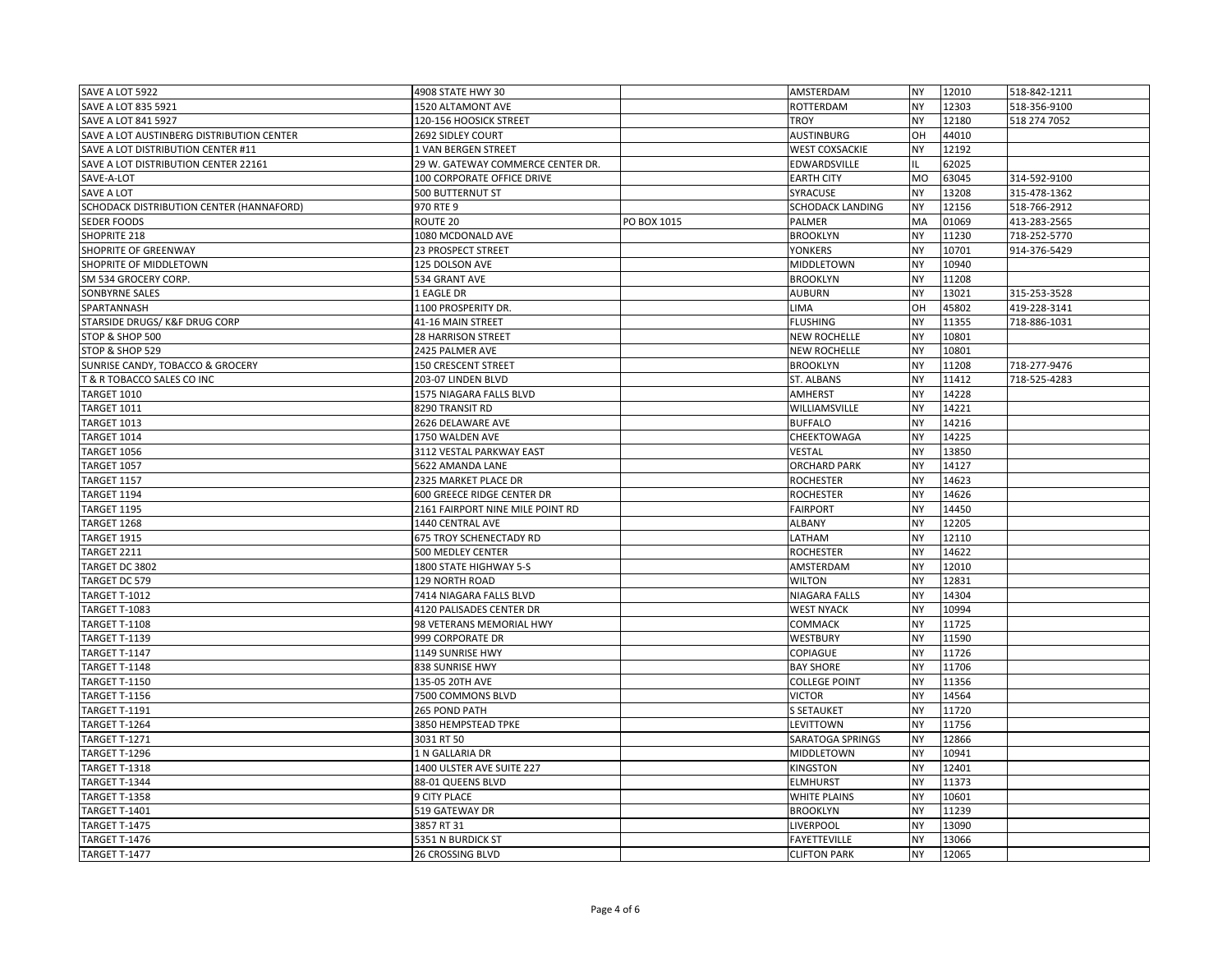| TARGET T-1492                                      | 5 SANGERTOWN SQ RT 5&5A      | <b>NEW HARTFORD</b>       | <b>NY</b> | 13413 |              |
|----------------------------------------------------|------------------------------|---------------------------|-----------|-------|--------------|
| <b>TARGET T-1508</b>                               | <b>40 CATHERWOOD RD</b>      | <b>ITHACA</b>             | <b>NY</b> | 14850 |              |
| <b>TARGET T-1521</b>                               | 428 BALLTOWN RD              | NISKAYUNA                 | <b>NY</b> | 12304 |              |
| TARGET T-1796                                      | 625 3RD AVE EXT              | RENSSELAER                | <b>NY</b> | 12144 |              |
| TARGET T-1798                                      | 40 W 225TH ST NO 50          | <b>BRONX</b>              | <b>NY</b> | 10463 |              |
| TARGET T-1808                                      | 50 SPRING VALLEY MKT PLACE   | <b>SPRING VALLEY</b>      | <b>NY</b> | 10977 |              |
| <b>TARGET T-1818</b>                               | 1150 OLD COUNTRY RD          | RIVERHEAD                 | <b>NY</b> | 11901 |              |
| TARGET T-1830                                      | 578 AVIATION RD              | QUEENSBURY                | <b>NY</b> | 12804 |              |
| <b>TARGET T-1849</b>                               | 139 FLATBUSH AVE             | <b>BROOKLYN</b>           | <b>NY</b> | 11217 |              |
| TARGET T-1856                                      | 2001 SOUTH RD GALLERIA MALL  | POUGHKEEPSIE              | <b>NY</b> | 12601 |              |
| <b>TARGET T-1866</b>                               | 100 WILLOW PARK CENTER       | <b>EAST FARMINGDALE</b>   | <b>NY</b> | 11735 |              |
| TARGET T-1885                                      | 2003 BROADWAY MALL           | <b>HICKSVILLE</b>         | <b>NY</b> | 11801 |              |
| TARGET T-1887                                      | 500 E. SUNFORD BLVD          | <b>MOUNT VERNON</b>       | <b>NY</b> | 10550 |              |
| TARGET T-1948                                      | 2974 HORSEBLOCK RD           | <b>MEDFORD</b>            | <b>NY</b> | 11763 |              |
| <b>TARGET T-1954</b>                               | 195A N BEDFORD RD            | <b>MOUNT KISCO</b>        | <b>NY</b> | 10549 |              |
| <b>TARGET T-2006</b>                               | 2900 VETERANS PKWY W         | <b>STATEN ISLAND</b>      | <b>NY</b> | 10309 |              |
| TARGET T-2024                                      | 120 BAILEY FARM RD           | <b>MONROE</b>             | <b>NY</b> | 10950 |              |
| TARGET T-2038                                      | 1050 RIDGE RD                | <b>WEBSTER</b>            | <b>NY</b> | 14580 |              |
| TARGET T-2076                                      | 50 RT 17K                    | NEWBURGH                  | <b>NY</b> | 12550 |              |
| TARGET T-2102                                      | 160 N RESEARCH PL            | <b>CENTRAL ISLIP</b>      | <b>NY</b> | 11722 |              |
| TARGET T-2158                                      | 930 COUNTY RD 64             | <b>ELMIRA</b>             | <b>NY</b> | 14903 |              |
| TARGET T-2191                                      | 4920 TRANSIT RD              | <b>DEPEW</b>              | <b>NY</b> | 14043 |              |
| TARGET T-2212                                      | 1598 FLATBUSH AVE            | <b>BROOKLYN</b>           | <b>NY</b> | 11210 |              |
| TARGET T-2253                                      | 21800 TOWNE CENTER DR        | WATERTOWN                 | <b>NY</b> | 13601 |              |
| TARGET T-2295                                      | 8061 BREWERTON RD            | <b>CICERO</b>             | <b>NY</b> | 13039 |              |
| TARGET T-2324                                      | 3657 W GENESEE ST            | SYRACUSE                  | <b>NY</b> | 13219 |              |
| TARGET T-2380                                      | 517 E 117TH ST               | <b>NEW YORK</b>           | <b>NY</b> | 10035 |              |
| TARGET T-2382                                      | 4300 VETERANS MEMORIAL DR    | <b>BATAVIA</b>            | <b>NY</b> | 14020 |              |
| TARGET T-2451                                      | 40-24 COLLEGE PT BLVD        | <b>FLUSHING</b>           | <b>NY</b> | 11354 |              |
| TARGET T-2459                                      | 60 SMITHFIELD RD STE 49      | PLATTSBURGH               | <b>NY</b> | 12901 |              |
| TARGET T-2461                                      | 100 AMSTERDAM COMMONS        | AMSTERDAM                 | <b>NY</b> | 12010 |              |
| TARGET T-2475                                      | 700 EXTERIOR ST              | <b>BRONX</b>              | <b>NY</b> | 10451 |              |
| TARGET T-2528                                      | 3181 CHILI AVE               | <b>ROCHESTER</b>          | <b>NY</b> | 14624 |              |
| TARGET T-2753                                      | 2873 RICHMOND AVE            | <b>STATEN ISLAND</b>      | <b>NY</b> | 10314 |              |
| TARGET T-2805                                      | 204 SARATOGA RD              | <b>GLENVILLE</b>          | <b>NY</b> | 12302 |              |
| TARGET T-2811                                      | 815 E HUTCHINSON RIVER PKWY  | <b>BRONX</b>              | <b>NY</b> | 10465 |              |
| TARGET T-2840                                      | 500 SUNRISE HWY              | <b>VALLEY STREAM</b>      | <b>NY</b> | 11581 |              |
| TARGET T-2844                                      | 124 E JERCHO TPKE            | <b>HUNTINGTON STATION</b> | <b>NY</b> | 11746 |              |
| TARGET T-2847                                      | 5750 SUNRISE HWY             | SAYVILLE                  | <b>NY</b> | 11782 |              |
| TEJEDA DELI GROCERY                                | 255 UNION AVE                | <b>NEW ROCHELLE</b>       | <b>NY</b> | 10801 |              |
| TOP TOMATO                                         | 420 SOUTH BROADWAY           | <b>YONKERS</b>            | <b>NY</b> | 10705 | 914-965-4700 |
| <b>TOPS 202</b>                                    | 3865 UNION ROAD              | CHEEKTOWAGA               | <b>NY</b> | 14225 | 716-684-5927 |
| <b>TOPS 209</b>                                    | 2000 WASHINGTON STREET       | <b>JAMESTOWN</b>          | <b>NY</b> | 14701 | 716-665-1124 |
| <b>TOPS 236</b>                                    | 6150 SOUTH PARK AVE          | <b>HAMBURG</b>            | <b>NY</b> | 14075 | 716-515-3300 |
| <b>TOPS 250</b>                                    | 1275 JEFFERSON AVE           | <b>BUFFALO</b>            | <b>NY</b> | 14208 | 716-816-0038 |
| TOPS 274 (TOPS PT LLC)                             | 738 FOOTE AVENUE             | <b>JAMESTOWN</b>          | <b>NY</b> | 14701 |              |
| TOPS <sub>49</sub>                                 | 355 ORCHARD PARK ROAD        | <b>WEST SENECA</b>        | <b>NY</b> | 14224 | 726-517-3000 |
| TRIPI FOODS CASH & CARRY                           | 1427 WILLIAM STREET          | <b>BUFFALO</b>            | <b>NY</b> | 14240 | 716-851-7400 |
| TROPICANA PRODUCE / CITRUS BOWL                    | 7-02 154TH STREET            | <b>WHITESTONE</b>         | <b>NY</b> | 11357 |              |
| <b>UHCS</b>                                        | 8160 NEW UTRECHT AVE         | <b>BROOKLYN</b>           | <b>NY</b> | 11214 | 718-259-7515 |
| UNFI DISTRIBUTION CENTER LLC/ SUPERVALU            | 400 PAINTERSVILLE RD.        | <b>NEW STANTON</b>        | PA        | 15672 | 724-925-5380 |
| UNFI DISTRIBUTION CENTER LLC/ SUPERVALU HARRISBURG | 3900 INDUSTRIAL ROAD         | <b>HARRISBURG</b>         | PA        | 17110 |              |
| UNITED FOOD PROCESSING INC                         | 257 VERONA AVENUE            | <b>NEWARK</b>             | <b>NJ</b> | 07104 | 718-832-2054 |
| UNITED NATURAL FOODS INC                           | 4255 INDEPENDENCE DRIVE EAST | <b>SCHNECKSVILLE</b>      | PA        | 18078 | 717-415-0730 |